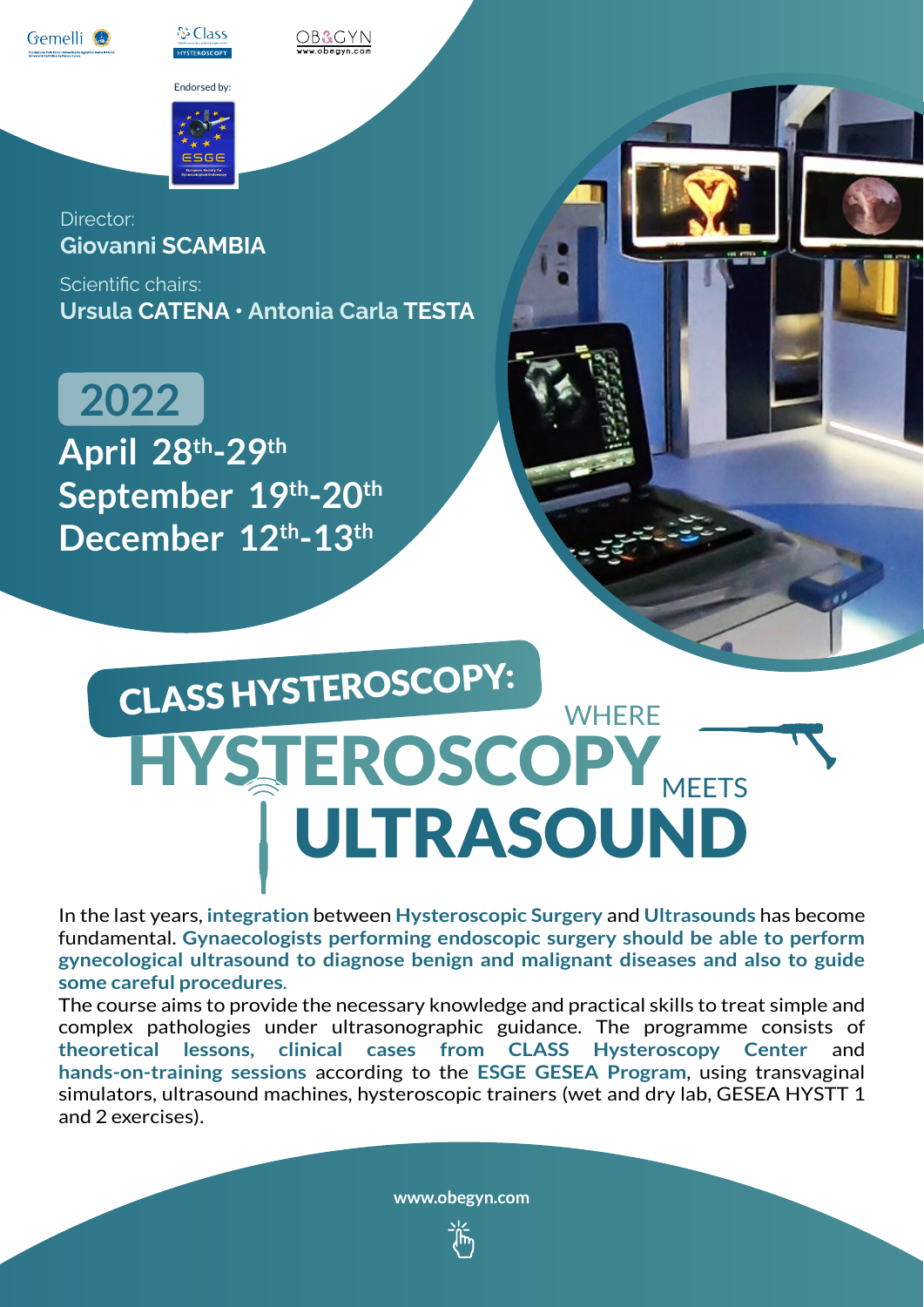

# PROGRAM

# DAY<sub>1</sub>

08.30 Registrations 09.00 Welcome and introduction  *G. Scambia, A. C. Testa, U. Catena*

# SESSION 1: ENDOMETRIAL POLYPS

Moderators: *G. Dinoi, A. C. Testa*

- 09.15 Ultrasound in the diagnosis  *A. Biscione*
- 09.45 Digital Hysteroscopy to treat  *V. Masciullo*

### 10.15 **Coffee Break**

10.30 Clinical Cases from CLASS Hysteroscopy Center  *U. Catena*

# SESSION 2: UTERINE FIBROID

Moderators: *L. Selvaggi, A. C. Testa* 

- 11.30 Ultrasound in the diagnosis  *F. Ciccarone*
- 12.00 Digital Hysteroscopy to treat  *V. Masciullo*

12.30 Clinical Cases from CLASS Hysteroscopy Center  *U. Catena*

### 13.30 Lunch with experts

### SESSION 3: UTERINE SEPTUM

Moderators: *V. Masciullo, A. C. Testa* 

- 14.00 Ultrasound in the diagnosis *F. Pozzati*
- 14.30 Digital Hysteroscopy to treat  *F. Campolo*

### 15.00 Coffee Break

15.15 Clinical Cases from CLASS Hysteroscopy Center  *U. Catena*

# SESSION 4: T-SHAPED UTERUS

Moderators: *L. Selvaggi, A. C. Testa*

- 16.15 Ultrasound in the diagnosis  *F. Pozzati* 16.45 Digital Hysteroscopy to treat  *F. Campolo*
- 17.15 Conclusion of Day 1

# DAY<sub>2</sub>

08.30 Warm up SESSION 4 09.00 Clinical Cases from CLASS Hysteroscopy Center (session 4)  *U. Catena*

# SESSION 5: ENDOMETRIAL CANCER

Moderators: *V. Masciullo, A. C. Testa*

10.00 Ultrasound in the diagnosis  *F. Moro*

### 10.30 Coffee Break

10.45 Digital Hysteroscopy to treat  *G. Dinoi*

11.15 Clinical Cases from CLASS Hysteroscopy Center  *U. Catena*

#### SESSION 6: PLACENTAL REMNANTS & ARTERO-VENOUS MALFORMATION Moderators: *F. Campolo, A. C. Testa*

12.15 Ultrasound in the diagnosis  *F. Mascilini* 

12.45 Digital Hysteroscopy to treat  *L. Selvaggi*

### 13.15 Lunch with experts

13.45 Clinical Cases from CLASS Hysteroscopy Center  *U. Catena*

# PRACTICAL LAB 15.00-18.00

Tips & Tricks for 3D volume acquisition and for hysteroscopic procedures (wet and dry lab with phantoms, GESEA HYSTT 1 and 2 exercises)